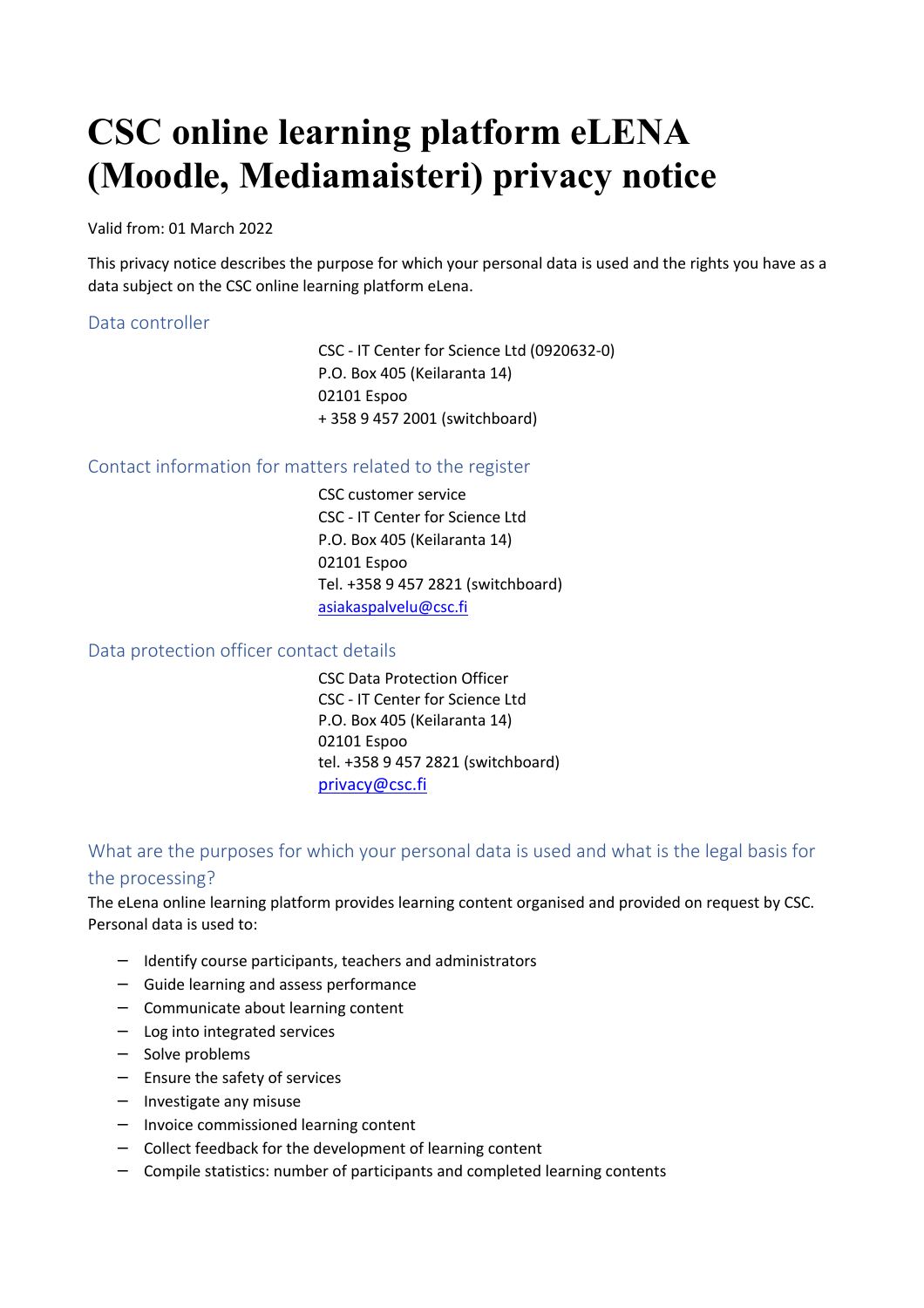CSC's right to process your data as a controller is based on an agreement (data protection regulation 6.1 b) when you participate in the training as a member of CSC's staff or when a customer relationship is established between you and CSC when you register for the training. The processing of your data is based on consent (GDPR 6.1 a) when you enter data into the training system for purposes other than completing the training. The legitimate interest of the controller (data protection regulation 6.1 f) is the basis for processing when CSC protects its online learning environment and the data processed in it or uses the said data. A legitimate interest also consists of a service or customer relationship between the controller and the data subject when we process personal data to manage a service or customer relationship, for invoicing or for statistical purposes. We have assessed that we can use the legitimate interest as a basis for processing in the above-mentioned situations.

## Which personal data concerning you is collected, and from where?

When you log into the service, the following information is retrieved from your home organisation and stored in the service:

- − name
- − username
- − email address
- − your home organization

We may obtain your personal information from you or your home organization when it enrols you onto training content or defines you as the training contact person. The online learning environment stores information about actions taken by users, such as messages you send. Discussions, surveys, assignments, and performance assessments within the course are saved as part of the data to be saved. The user's IP address and login time are stored in the service's technical log. The log is used to diagnose technical problems and misconduct. The information may be used to establish, present or defend a legal claim.

In our e-learning platform, we use session cookies that are necessary to operate a site that requires login. Session cookies are removed from your device when you log out of the service or close your browser. Blocking them in your browser settings may interfere with your use of the service. We also use a functional cookie that facilitates use in some situations. Blocking it in your browser settings does not prevent you from using the service. The cookies we use are:

| Cookie name<br>MDL SSP SessID | Purpose<br>Moodle Session ID,<br>required to maintain<br>login for authenticated<br>users                                                    | Valid<br>Session                                                                                                              | <b>Tenderer</b><br>1st party (CSC)<br>cookie |
|-------------------------------|----------------------------------------------------------------------------------------------------------------------------------------------|-------------------------------------------------------------------------------------------------------------------------------|----------------------------------------------|
| MOODLEID1                     | A functional cookie<br>maintains a user ID in<br>your browser between<br>sessions, so you don't<br>have to type it when you<br>log on again. | The 'session'<br>is destroyed<br>when the<br>user logs out<br>or at the<br>latest 2h after<br>the user last<br>visited eLena. | 1st party (CSC)<br>cookie                    |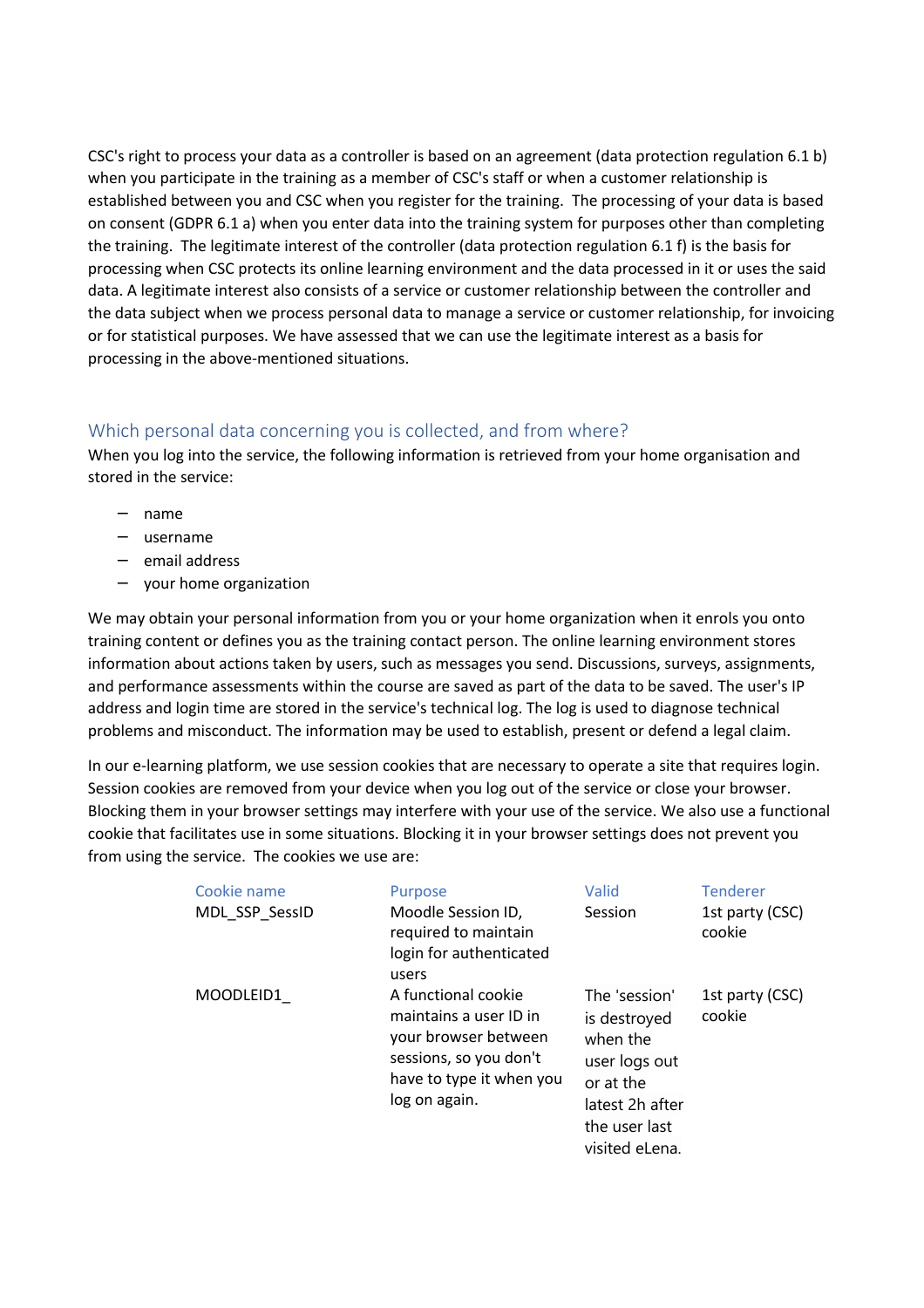| MoodleSession       | Maintains the session for<br>authenticated users                            | Session | 1st party (CSC)<br>cookie  |
|---------------------|-----------------------------------------------------------------------------|---------|----------------------------|
| SimpleSAMLAuthToken | <b>SAML Authentication ID</b><br>maintains logon for<br>authenticated users | Session | 1st party (CSC)<br>cookie; |
| SimpleSAMLSessionID | Saves the SAML session<br>ID to maintain<br>authenticated user login.       | Session | 1st party (CSC)<br>cookie  |

## Who has access to your personal data?

By logging in to the service, you can view the information concerning you that saved in the online learning environment. The course teacher has access to the information of the course participants. The name of the course teacher appears in the course information and may appear to enrolled users. Participants in the same course will see each other's name in the list of participants and information stored in the course workspace, if necessary for the implementation of the training. The training contact persons designated by your home organisation will have access to your information. Our partner maintaining the system has access to all information, if necessary. Our contractual partner's learning environment supplier Mediamaisteri Oy and Ficolo Oy, which produces a storage service for the system, process the data on behalf of and for CSC. Course completion information can be handed over to the organization that ordered the learning content. For CSC's personnel training, the performance data is transferred to CSC's HRM system, in which data can be accessed by the user's supervisor and other persons authorised by the controller to access the data, in addition to the user themselves.

### Is your personal data transferred outside the EU/EEA?

Personal data shall not be transferred outside the European Union or the European Economic Area.

## How long will your personal data be stored and archived?

The participant's access to the course will end within (1) month of the end of the course. Data for course participants will be deleted from the course data six (6) months after the opportunity to complete the course has expired. CSC will erase all information on the participants and performance of commissioned learning content within one (1) month of the submission of the information to those who ordered the course. Participants will not be notified of the deletion of data and the data cannot be restored after deletion. CSC does not archive the performance data of commissioned courses or the performance data of courses open to everyone.

CSC transfers the performance data of CSC's personnel training courses to its HRM system for storage, in which they are stored for the period specified in the personnel's privacy statement. Data is not archived.

If no end date is specified for the course, its data will be deleted from the e-learning platform two (2) years after the start date of the training (example: Training starting in September 2022 will be removed at the beginning of October 2024), unless otherwise agreed with the client or owner of the learning content. Courses for CSC staff will be removed one (1) year after the last use, i.e. from the last time a user who has enrolled onto the course or a course teacher has logged into the course. Before deleting a course, its teacher or owner is notified by email of the plan to delete the course and given the opportunity to 'optout', i.e. to keep the course available or transfer the course material to a new course. If the course teacher or owner does not respond to the request within one (1) month, the course will be deleted.

Any users who do not use the system for 180 days are considered inactive and their account information is erased. The user must log in at least once every 180 days (6 months) if they want their account and